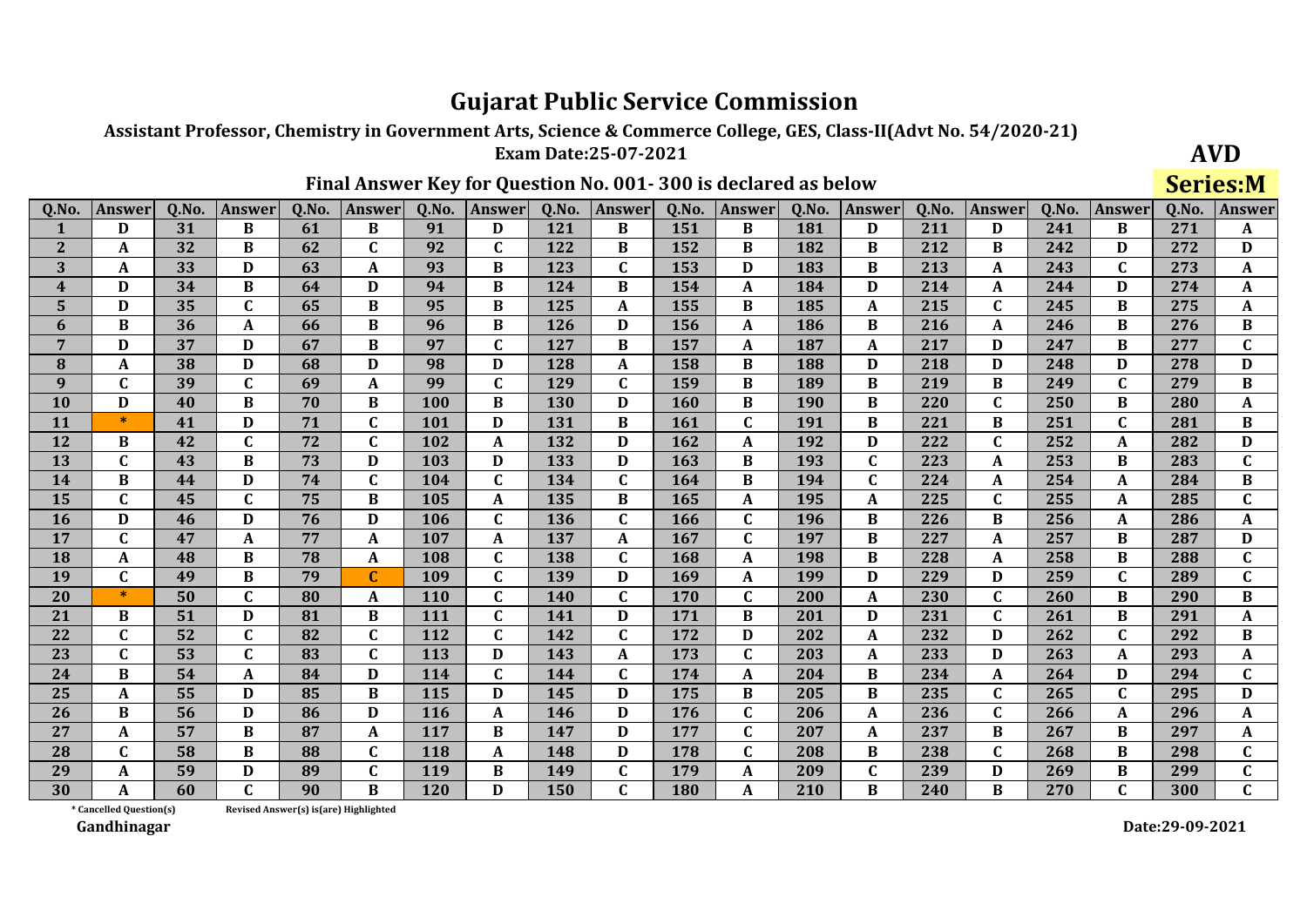Assistant Professor, Chemistry in Government Arts, Science & Commerce College, GES, Class-II(Advt No. 54/2020-21)

**Exam Date:25-07-2021** 

## Final Answer Key for Question No. 001-300 is declared as below

**AVD Series:A** 

| Q.No.        | <b>Answer</b> | Q.No. | <b>Answer</b> | Q.No. | <b>Answer</b> | Q.No.      | <b>Answer</b> | Q.No.      | Answer      | Q.No. | <b>Answer</b> | Q.No.      | <b>Answer</b> | Q.No. | <b>Answer</b> | Q.No. | <b>Answer</b> | Q.No. | Answer                    |
|--------------|---------------|-------|---------------|-------|---------------|------------|---------------|------------|-------------|-------|---------------|------------|---------------|-------|---------------|-------|---------------|-------|---------------------------|
|              | D             | 31    | B             | 61    | B             | 91         | D             | 121        | B           | 151   | B             | 181        | B             | 211   | A             | 241   | A             | 271   | A                         |
| $\mathbf{2}$ | A             | 32    | D             | 62    | $\mathbf C$   | 92         | $\mathbf C$   | 122        | B           | 152   | B             | 182        | D             | 212   | D             | 242   | D             | 272   | $\mathbf{D}$              |
| 3            | A             | 33    | A             | 63    | A             | 93         | B             | 123        | B           | 153   | D             | 183        | D             | 213   | $\mathbf{C}$  | 243   | D             | 273   | A                         |
| 4            | $\mathbf{C}$  | 34    | $\mathbf{C}$  | 64    | D             | 94         | D             | 124        | D           | 154   | A             | 184        | $\mathbf{C}$  | 214   | $\mathbf{C}$  | 244   | B             | 274   | $\mathbf{A}$              |
| 5            | A             | 35    | D             | 65    | B             | 95         | $\mathbf C$   | 125        | A           | 155   | B             | 185        | B             | 215   | B             | 245   | $\mathbf C$   | 275   | A                         |
| 6            | B             | 36    | $\ast$        | 66    | $\bf{B}$      | 96         | D             | 126        | D           | 156   | A             | 186        | $\mathbf C$   | 216   | A             | 246   | B             | 276   | $\bf{B}$                  |
| 7            | C             | 37    | B             | 67    | $\bf{B}$      | 97         | $\mathbf{A}$  | 127        | A           | 157   | A             | 187        | A             | 217   | $\bf{B}$      | 247   | $\mathbf C$   | 277   | A                         |
| 8            | C             | 38    | $\mathbf{C}$  | 68    | D             | 98         | $\bf{B}$      | 128        | D           | 158   | B             | 188        | $\mathbf{C}$  | 218   | $\mathbf{A}$  | 248   | A             | 278   | A                         |
| 9            | D             | 39    | $\bf{B}$      | 69    | A             | 99         | $\bf{B}$      | 129        | $\mathbf C$ | 159   | B             | 189        | D             | 219   | $\mathbf C$   | 249   | A             | 279   | D                         |
| 10           | B             | 40    | $\mathbf{C}$  | 70    | B             | 100        | $\mathbf C$   | 130        | A           | 160   | B             | <b>190</b> | $\mathbf{C}$  | 220   | D             | 250   | $\mathbf C$   | 280   | $\mathbf{C}$              |
| 11           | D             | 41    | D             | 71    | $\mathbf{C}$  | 101        | $\mathbf C$   | 131        | $\mathbf C$ | 161   | $\mathbf C$   | 191        | D             | 221   | A             | 251   | $\mathbf C$   | 281   | $\mathbf{C}$              |
| 12           | A             | 42    | C             | 72    | C             | 102        | $\mathbf C$   | 132        | A           | 162   | A             | 192        | C             | 222   | A             | 252   | A             | 282   | $\mathbf D$               |
| 13           | $\mathbf C$   | 43    | A             | 73    | D             | 103        | $\mathbf C$   | 133        | $\mathbf C$ | 163   | $\bf{B}$      | 193        | A             | 223   | $\mathbf C$   | 253   | B             | 283   | $\mathbf D$               |
| 14           | $\mathbf{C}$  | 44    | $\mathbf C$   | 74    | $\mathbf{C}$  | 104        | A             | 134        | $\mathbf C$ | 164   | B             | 194        | $\mathbf{C}$  | 224   | $\mathbf C$   | 254   | A             | 284   | A                         |
| 15           | B             | 45    | $*$           | 75    | B             | 105        | A             | 135        | C           | 165   | A             | 195        | D             | 225   | $\mathbf C$   | 255   | A             | 285   | $\mathbf C$               |
| 16           | D             | 46    | B             | 76    | B             | 106        | D             | 136        | $\mathbf C$ | 166   | $\mathbf C$   | 196        | D             | 226   | D             | 256   | A             | 286   | $\overline{\mathfrak{c}}$ |
| 17           | C             | 47    | C             | 77    | A             | 107        | $\bf{B}$      | 137        | C           | 167   | C             | 197        | D             | 227   | A             | 257   | B             | 287   | $\bf{B}$                  |
| 18           | $\bf{B}$      | 48    | $\mathbf{C}$  | 78    | $\mathbf{C}$  | 108        | $\bf{B}$      | 138        | D           | 168   | A             | 198        | D             | 228   | $\mathbf{A}$  | 258   | $\bf{B}$      | 288   | $\mathbf{C}$              |
| 19           | B             | 49    | B             | 79    | A             | 109        | D             | 139        | $\mathbf C$ | 169   | A             | 199        | $\mathbf C$   | 229   | $\bf{B}$      | 259   | $\mathbf C$   | 289   | $\overline{\mathbf{D}}$   |
| 20           | B             | 50    | A             | 80    | A             | <b>110</b> | A             | <b>140</b> | D           | 170   | C             | 200        | C             | 230   | B             | 260   | B             | 290   | $\, {\bf B}$              |
| 21           | B             | 51    | D             | 81    | $\bf{B}$      | 111        | $\bf{B}$      | 141        | A           | 171   | B             | 201        | B             | 231   | A             | 261   | B             | 291   | $\bf{B}$                  |
| 22           | $\mathbf C$   | 52    | C             | 82    | B             | 112        | A             | 142        | B           | 172   | D             | 202        | C             | 232   | A             | 262   | $\mathbf{C}$  | 292   | D                         |
| 23           | D             | 53    | $\mathbf{C}$  | 83    | D             | 113        | D             | 143        | A           | 173   | $\mathbf C$   | 203        | D             | 233   | B             | 263   | A             | 293   | $\mathbf C$               |
| 24           |               | 54    | A             | 84    | B             | 114        | $\bf{B}$      | 144        | B           | 174   | A             | 204        | B             | 234   | $\mathbf C$   | 264   | D             | 294   | D                         |
| 25           | B             | 55    | D             | 85    | $\mathbf{C}$  | 115        | B             | 145        | D           | 175   | B             | 205        | $\mathbf{A}$  | 235   | B             | 265   | $\mathbf C$   | 295   | $\bf{B}$                  |
| 26           | D             | 56    | D             | 86    | A             | 116        | B             | 146        | B           | 176   | D             | 206        | B             | 236   | D             | 266   | A             | 296   | $\, {\bf B}$              |
| 27           | A             | 57    | B             | 87    | D             | 117        | D             | 147        | B           | 177   | B             | 207        | D             | 237   | B             | 267   | B             | 297   | $\bf{B}$                  |
| 28           | A             | 58    | B             | 88    | D             | 118        | $\mathbf C$   | 148        | $\mathbf C$ | 178   | A             | 208        | $\mathbf C$   | 238   | A             | 268   | B             | 298   | D                         |
| 29           | D             | 59    | D             | 89    | C             | 119        | $\mathbf C$   | 149        | B           | 179   | C             | 209        | B             | 239   | A             | 269   | B             | 299   | $\mathbf C$               |
| 30           | D             | 60    | $\mathbf{C}$  | 90    | B             | 120        | A             | 150        | A           | 180   | D             | 210        | $\mathbf C$   | 240   | $\mathbf{C}$  | 270   | $\mathbf C$   | 300   | $\bf{B}$                  |

Revised Answer(s) is(are) Highlighted

\* Cancelled Question(s) Gandhinagar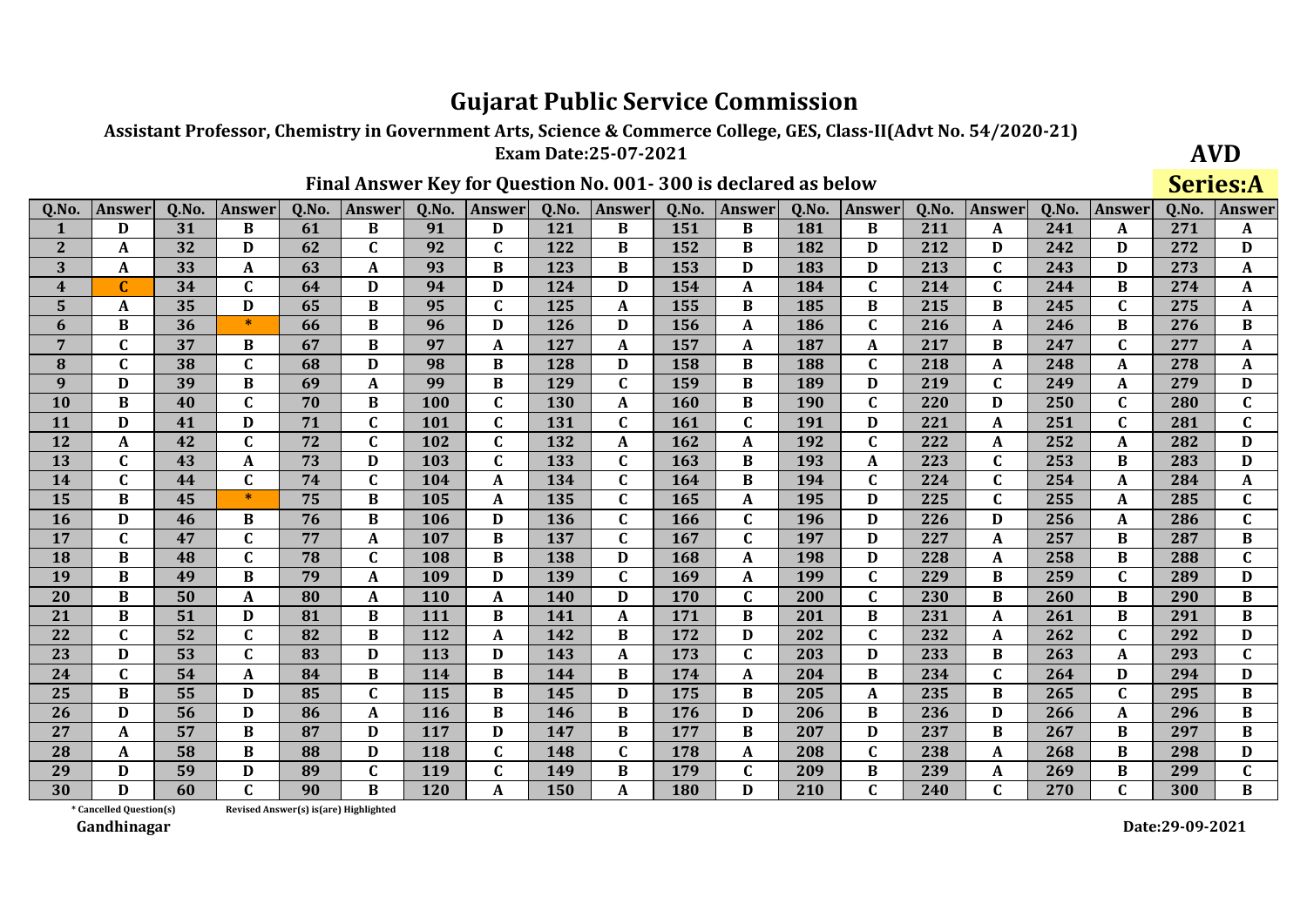Assistant Professor, Chemistry in Government Arts, Science & Commerce College, GES, Class-II(Advt No. 54/2020-21)

**Exam Date:25-07-2021** 

## Final Answer Key for Question No. 001-300 is declared as below

**AVD Series:B** 

| Q.No.                   | Answer       | Q.No. | Answer       | Q.No. | <b>Answer</b> | Q.No.      | Answer           | Q.No. | <b>Answer</b> | Q.No. | Answer       | Q.No.      | <b>Answer</b> | Q.No. | <b>Answer</b> | Q.No. | <b>Answer</b> | Q.No. | Answer       |
|-------------------------|--------------|-------|--------------|-------|---------------|------------|------------------|-------|---------------|-------|--------------|------------|---------------|-------|---------------|-------|---------------|-------|--------------|
| $\mathbf{1}$            | B            | 31    | B            | 61    |               | 91         | B                | 121   | D             | 151   | D            | 181        | A             | 211   | $\mathbf C$   | 241   | A             | 271   | $\bf{B}$     |
| $\mathbf{2}$            | A            | 32    | $\mathbf C$  | 62    | B             | 92         | B                | 122   | D             | 152   | A            | 182        | A             | 212   | B             | 242   | B             | 272   | $\mathbf{C}$ |
| 3                       | C            | 33    | $\mathbf C$  | 63    | $\mathbf{C}$  | 93         | D                | 123   | D             | 153   | D            | 183        | B             | 213   | $\mathbf C$   | 243   | A             | 273   | A            |
| $\overline{\mathbf{4}}$ | A            | 34    | D            | 64    | $\bf{B}$      | 94         | $\boldsymbol{A}$ | 124   | $\mathbf{C}$  | 154   | $\mathbf C$  | 184        | B             | 214   | D             | 244   | $\mathbf C$   | 274   | A            |
| 5                       | A            | 35    | B            | 65    | C             | 95         | $\bf{B}$         | 125   | $\mathbf C$   | 155   | A            | 185        | B             | 215   | B             | 245   | D             | 275   | $\mathbf{C}$ |
| 6                       | B            | 36    | D            | 66    | D             | 96         | $\mathbf{C}$     | 126   | $\mathbf C$   | 156   | $\mathbf C$  | 186        | $\mathbf{C}$  | 216   | B             | 246   | A             | 276   | $\mathbf{C}$ |
| $7\phantom{1}$          | <sub>R</sub> | 37    | A            | 67    | $\mathbf C$   | 97         | $\mathbf C$      | 127   | $\mathbf{C}$  | 157   | A            | 187        | A             | 217   | $\mathbf{D}$  | 247   | A             | 277   | A            |
| 8                       | D            | 38    | C            | 68    | A             | 98         | $\mathbf D$      | 128   | $\mathbf{C}$  | 158   | C            | 188        | B             | 218   | $\mathbf{C}$  | 248   | $\mathbf C$   | 278   | $\, {\bf B}$ |
| 9                       | B            | 39    | $\mathbf{C}$ | 69    | $\mathbf{C}$  | 99         | $\mathbf{C}$     | 129   | A             | 159   | $\mathbf C$  | 189        | B             | 219   | $\mathbf{D}$  | 249   | $\mathbf C$   | 279   | A            |
| 10                      | C            | 40    | B            | 70    | $\ast$        | 100        | $\bf{B}$         | 130   | A             | 160   | C            | <b>190</b> | A             | 220   | B             | 250   | $\mathbf C$   | 280   | A            |
| 11                      | A            | 41    | D            | 71    | B             | 101        | D                | 131   | D             | 161   | $\mathbf C$  | 191        | $\mathbf C$   | 221   | B             | 251   | D             | 281   | A            |
| 12                      | D            | 42    | $\mathbf C$  | 72    | C             | 102        | $\bf{B}$         | 132   | B             | 162   | $\mathbf C$  | 192        | $\mathbf C$   | 222   | $\bf{B}$      | 252   | A             | 282   | $\bf{B}$     |
| 13                      | D            | 43    | B            | 73    | $\mathbf C$   | 103        | A                | 133   | B             | 163   | D            | 193        | $\mathbf{A}$  | 223   | D             | 253   | A             | 283   | $\, {\bf B}$ |
| 14                      | $\mathbf{C}$ | 44    | $\bf{B}$     | 74    | $\bf{B}$      | 104        | $\mathbf C$      | 134   | D             | 164   | $\mathbf C$  | 194        | A             | 224   | $\mathbf C$   | 254   | B             | 284   | $\mathbf C$  |
| 15                      | B            | 45    | $\bf{B}$     | 75    | A             | 105        | D                | 135   | A             | 165   | D            | 195        | $\mathbf{C}$  | 225   | B             | 255   | B             | 285   | $\bf{B}$     |
| 16                      | D            | 46    | $\bf{B}$     | 76    | D             | 106        | $\bf{B}$         | 136   | B             | 166   | A            | <b>196</b> | B             | 226   | $\bf{B}$      | 256   | A             | 286   | $\bf{B}$     |
| 17                      | $\mathbf{C}$ | 47    | $\mathbf C$  | 77    | C             | 107        | D                | 137   | A             | 167   | $\bf{B}$     | 197        | D             | 227   | $\mathbf C$   | 257   | A             | 287   | $\mathbf{C}$ |
| 18                      | $\bf{B}$     | 48    | D            | 78    | $\mathbf{C}$  | 108        | D                | 138   | D             | 168   | A            | 198        | $\mathbf C$   | 228   | D             | 258   | B             | 288   | A            |
| 19                      | D            | 49    | $\mathbf C$  | 79    | A             | 109        | $\mathbf C$      | 139   | B             | 169   | B            | 199        | A             | 229   | B             | 259   | $\mathbf C$   | 289   | D            |
| 20                      | C            | 50    | B            | 80    | D             | <b>110</b> | B                | 140   | B             | 170   | D            | 200        | B             | 230   | A             | 260   | B             | 290   | C            |
| 21                      | D            | 51    | D            | 81    | D             | 111        | $\mathbf C$      | 141   | B             | 171   | $\bf{B}$     | 201        | <sub>R</sub>  | 231   | B             | 261   | D             | 291   | $\mathbf{A}$ |
| 22                      | A            | 52    | A            | 82    | B             | 112        | A                | 142   | D             | 172   | B            | 202        | A             | 232   | D             | 262   | B             | 292   | $\bf{B}$     |
| 23                      | B            | 53    | A            | 83    | $\bf{B}$      | 113        | $\mathbf{C}$     | 143   | $\mathbf C$   | 173   | $\mathbf C$  | 203        | A             | 233   | $\mathbf C$   | 263   | A             | 293   | $\bf{B}$     |
| 24                      | B            | 54    | D            | 84    | D             | 114        | D                | 144   | $\mathbf{C}$  | 174   | B            | 204        | D             | 234   | $\bf{B}$      | 264   | A             | 294   | $\bf{B}$     |
| 25                      | $\mathbf{C}$ | 55    | D            | 85    | $\mathbf{C}$  | 115        | $\mathbf C$      | 145   | A             | 175   | A            | 205        | $\mathbf{C}$  | 235   | $\mathbf C$   | 265   | $\mathbf C$   | 295   | $\mathbf{C}$ |
| 26                      | D            | 56    | $\bf{B}$     | 86    | B             | 116        | D                | 146   | B             | 176   | B            | 206        | $\mathbf C$   | 236   | A             | 266   | A             | 296   | A            |
| 27                      | A            | 57    | D            | 87    | C             | 117        | $\mathbf{C}$     | 147   | B             | 177   | B            | 207        | D             | 237   | D             | 267   | D             | 297   | D            |
| 28                      | A            | 58    | A            | 88    | A             | 118        | A                | 148   | B             | 178   | D            | 208        | D             | 238   | $\mathbf{C}$  | 268   | D             | 298   | A            |
| 29                      |              | 59    | $\mathbf C$  | 89    | D             | 119        | $\mathbf C$      | 149   | D             | 179   | A            | 209        | A             | 239   | $\mathbf C$   | 269   | B             | 299   | A            |
| 30                      | A            | 60    | D            | 90    | <sub>R</sub>  | 120        | D                | 150   | A             | 180   | <sub>R</sub> | 210        | $\mathbf C$   | 240   | $\bf{B}$      | 270   | $\mathbf{C}$  | 300   | A            |

Revised Answer(s) is(are) Highlighted

\* Cancelled Question(s) Gandhinagar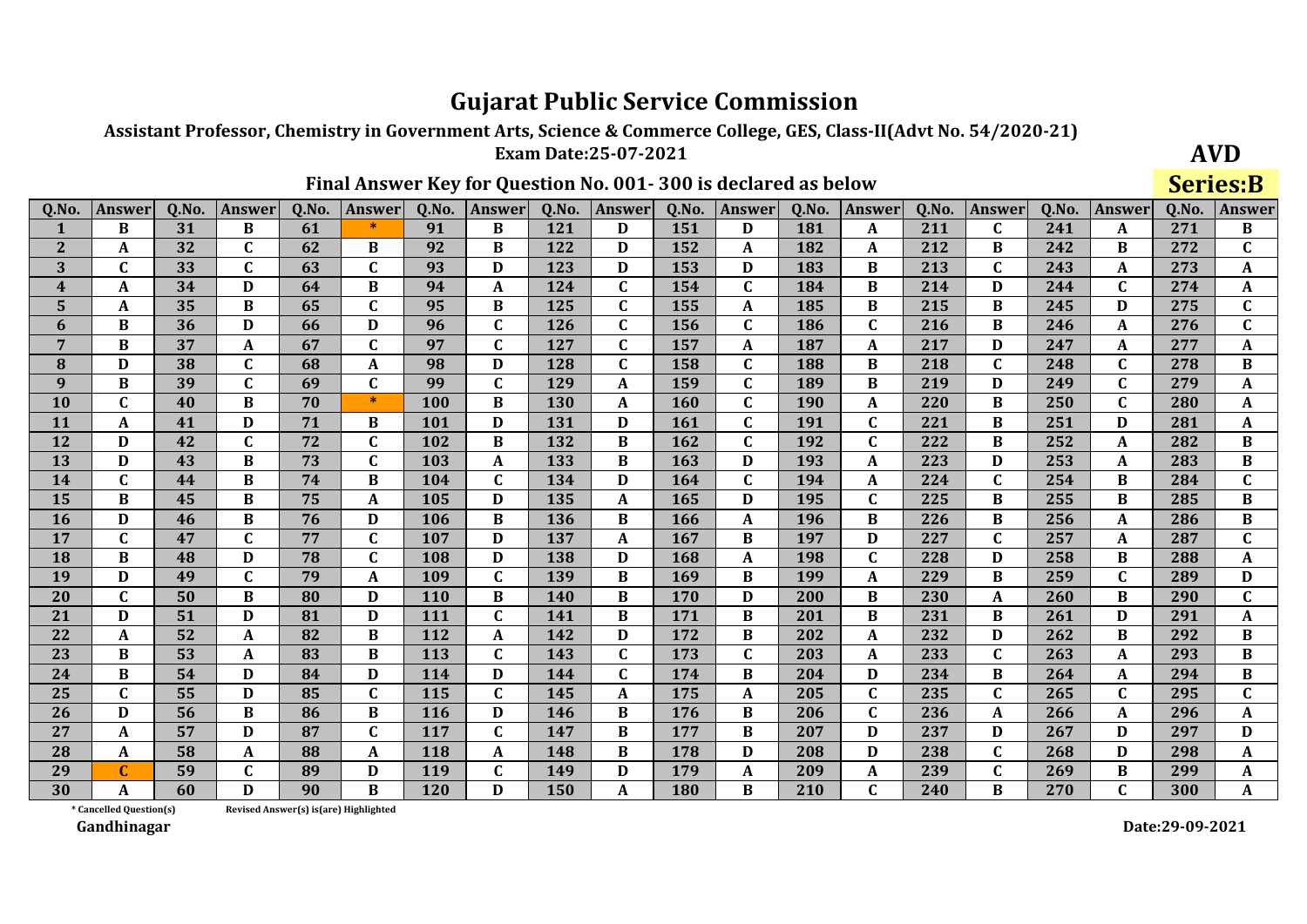Assistant Professor, Chemistry in Government Arts, Science & Commerce College, GES, Class-II(Advt No. 54/2020-21)

**Exam Date:25-07-2021** 

## Final Answer Key for Question No. 001-300 is declared as below

**AVD** Series:C

| Q.No.            | <b>Answer</b> | Q.No. | <b>Answer</b> | Q.No. | <b>Answer</b> | Q.No. | <b>Answer</b> | Q.No.      | Answer       | Q.No.      | <b>Answer</b> | Q.No. | <b>Answer</b> | Q.No. | <b>Answer</b> | Q.No. | <b>Answer</b> | Q.No. | Answer       |
|------------------|---------------|-------|---------------|-------|---------------|-------|---------------|------------|--------------|------------|---------------|-------|---------------|-------|---------------|-------|---------------|-------|--------------|
| 1                | D             | 31    | D             | 61    | A             | 91    | D             | 121        | B            | 151        | D             | 181   | D             | 211   | D             | 241   | A             | 271   | $\bf{B}$     |
| $\mathbf{2}$     | A             | 32    | B             | 62    | D             | 92    | $\mathbf C$   | 122        | B            | 152        | B             | 182   | B             | 212   | B             | 242   | B             | 272   | $\bf{B}$     |
| 3                | A             | 33    | B             | 63    | D             | 93    | B             | 123        | C            | 153        | A             | 183   | B             | 213   | A             | 243   | B             | 273   | D            |
| $\boldsymbol{4}$ | $\bf{D}$      | 34    | D             | 64    | $\mathbf C$   | 94    | B             | 124        | B            | 154        | C             | 184   | D             | 214   | $\mathbf{A}$  | 244   | <sub>R</sub>  | 274   | $\mathbf C$  |
| 5                | D             | 35    | $\mathbf C$   | 65    | B             | 95    | B             | 125        | A            | 155        | D             | 185   | A             | 215   | $\mathbf C$   | 245   | C             | 275   | $\bf{B}$     |
| 6                | B             | 36    | B             | 66    | D             | 96    | B             | <b>126</b> | B            | 156        | B             | 186   | B             | 216   | A             | 246   | A             | 276   | $\bf{B}$     |
| 7                | D             | 37    | $\mathbf C$   | 67    | $\mathbf C$   | 97    | $\mathbf C$   | 127        | B            | 157        | D             | 187   | A             | 217   | D             | 247   | D             | 277   | $\mathbf{C}$ |
| 8                | A             | 38    | A             | 68    | B             | 98    | D             | 128        | D            | 158        | D             | 188   | D             | 218   | D             | 248   | A             | 278   | D            |
| 9                | C             | 39    | D             | 69    | D             | 99    | $\mathbf C$   | 129        | A            | 159        | C             | 189   | B             | 219   | B             | 249   | A             | 279   | B            |
| 10               | D             | 40    | B             | 70    | $\mathbf{C}$  | 100   | B             | 130        | B            | <b>160</b> | B             | 190   | B             | 220   | $\mathbf C$   | 250   | A             | 280   | A            |
| 11               | $\ast$        | 41    | B             | 71    | D             | 101   | D             | 131        | A            | 161        | $\mathbf C$   | 191   | B             | 221   | $\bf{B}$      | 251   | B             | 281   | $\bf{B}$     |
| 12               | <sub>R</sub>  | 42    | B             | 72    | A             | 102   | $\mathbf{A}$  | 132        | A            | 162        | A             | 192   | D             | 222   | $\mathbf{C}$  | 252   | A             | 282   | D            |
| 13               | $\mathbf{C}$  | 43    | $\mathbf{D}$  | 73    | B             | 103   | D             | 133        | $\bf{B}$     | 163        | $\mathbf C$   | 193   | $\mathbf{C}$  | 223   | A             | 253   | A             | 283   | $\mathbf{C}$ |
| 14               | B             | 44    | A             | 74    | B             | 104   | $\mathbf C$   | 134        | B            | 164        | D             | 194   | $\mathbf C$   | 224   | A             | 254   | D             | 284   | $\bf{B}$     |
| 15               | $\mathbf{C}$  | 45    | B             | 75    | $\mathbf{C}$  | 105   | A             | 135        | B            | 165        | $\mathbf C$   | 195   | A             | 225   | $\mathbf C$   | 255   | $\mathbf{C}$  | 285   | $\mathbf C$  |
| 16               | D             | 46    | $\mathbf C$   | 76    | D             | 106   | $\mathbf{C}$  | 136        | $\mathbf{C}$ | 166        | D             | 196   | B             | 226   | $\mathbf{C}$  | 256   | $\mathbf{C}$  | 286   | A            |
| 17               | C             | 47    | C             | 77    | A             | 107   | $\mathbf{A}$  | 137        | A            | 167        | C             | 197   | B             | 227   | $\mathbf{A}$  | 257   | D             | 287   | D            |
| 18               | A             | 48    | D             | 78    | A             | 108   | $\mathbf{C}$  | 138        | $\bf{B}$     | 168        | A             | 198   | $\bf{B}$      | 228   | B             | 258   | D             | 288   | $\mathbf{C}$ |
| 19               | $\mathbf C$   | 49    | $\mathbf C$   | 79    | $\mathbf C$   | 109   | $\mathbf C$   | 139        | B            | 169        | $\mathbf C$   | 199   | D             | 229   | A             | 259   | A             | 289   | $\mathbf{C}$ |
| 20               | $\ast$        | 50    | B             | 80    | A             | 110   | $\mathbf C$   | 140        | A            | 170        | D             | 200   | $\mathbf A$   | 230   | $\mathbf{A}$  | 260   | $\mathbf{C}$  | 290   | $\, {\bf B}$ |
| 21               | B             | 51    | B             | 81    | B             | 111   | $\mathbf C$   | 141        | C            | 171        | D             | 201   | D             | 231   | A             | 261   | C             | 291   | A            |
| 22               | C             | 52    | A             | 82    | $\mathbf C$   | 112   | $\mathbf C$   | 142        | C            | 172        | D             | 202   | A             | 232   | B             | 262   | B             | 292   | B            |
| 23               | $\mathbf{C}$  | 53    | $\mathbf C$   | 83    | $\mathbf{C}$  | 113   | D             | 143        | A            | 173        | D             | 203   | A             | 233   | B             | 263   | $\mathbf{C}$  | 293   | A            |
| 24               | B             | 54    | A             | 84    | D             | 114   | C             | 144        | A            | 174        | C             | 204   | B             | 234   | $\mathbf C$   | 264   | D             | 294   | $\mathbf{C}$ |
| 25               | A             | 55    | A             | 85    | $\bf{B}$      | 115   | D             | 145        | $\mathbf C$  | 175        | $\mathbf C$   | 205   | <sub>R</sub>  | 235   | B             | 265   | <sub>R</sub>  | 295   | D            |
| 26               | D             | 56    | B             | 86    | D             | 116   | $\mathbf{A}$  | 146        | B            | 176        | $\mathbf{C}$  | 206   | A             | 236   | $\, {\bf B}$  | 266   | B             | 296   | A            |
| 27               | C             | 57    | B             | 87    | $\mathbf{A}$  | 117   | B             | 147        | D            | 177        | C             | 207   | A             | 237   | $\mathbf C$   | 267   | D             | 297   | A            |
| 28               | $\mathbf{C}$  | 58    | D             | 88    | $\mathbf C$   | 118   | A             | 148        | $\mathbf C$  | 178        | $\mathbf C$   | 208   | B             | 238   | $\mathbf{A}$  | 268   | $\mathbf{C}$  | 298   | $\mathbf{C}$ |
| 29               | A             | 59    | B             | 89    | C             | 119   | B             | 149        | A            | 179        | A             | 209   | C             | 239   | D             | 269   | D             | 299   | $\mathbf{C}$ |
| 30               | D             | 60    | C.            | 90    | R             | 120   | D             | 150        | B            | 180        | A             | 210   | B             | 240   | $\mathbf C$   | 270   | B             | 300   | $\mathbf{C}$ |

\* Cancelled Question(s) Revised Answer(s) is(are) Highlighted

Gandhinagar